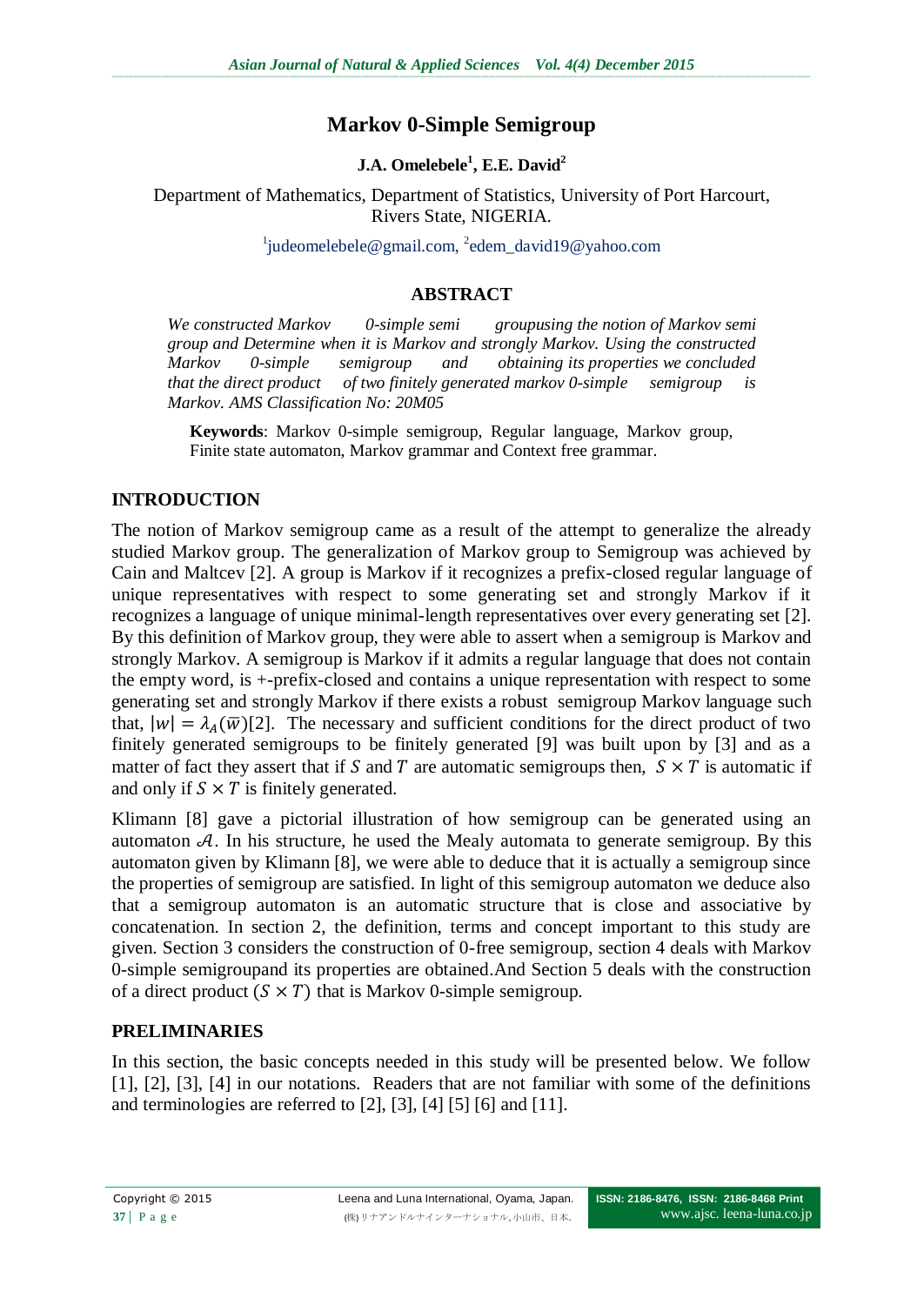#### **Definition of Terms**

#### *Semigroup*

- (i) Let S be a non-empty set with an associative binary operation  $*$  defined on it, then S is called a Semigroup.
- (ii) Let S be a semigroup without zero, then S is called Simple if it has no proper ideal. That is, if I is an ideal of S, then  $I = S$ .
- (iii) Let S be a semigroup with zero, then S is called 0-simple if,  ${0}$  and S are the only ideals and  $S^2 \neq \{0\}$ .
- (iv) Let A be a non-empty set and  $A^+$  be a set of all finite non-empty words in the alphabet A. A binary operation is defined on  $A<sup>+</sup>$  by juxtaposition:

$$
(a_1a_2...a_m)(b_1b_2...b_n) = a_1a_2...a_mb_1b_2...b_n.
$$

With respect to this operation,  $A^+$  is a semigroup called the **free semigroup**on A. let us adjoin  $\{0\}$  to  $A^+$ , that is,  $A^+ \cup \{0\}$  and make the definition below on it.

We define 
$$
a \cdot b = \begin{cases} ab & \text{if } 0 \notin A^+ \\ 0 & \text{if } 0 \in A^+ \end{cases}
$$

where  $a = a_1, a_2, ..., a_m$  and  $b = b_1, b_2, ..., b_n$ . This definition makes  $A^+ \cup \{0\}$  0-free semigroup on A denoted by  $A^*$  and we think of 0 as a word. Also, if we adjoin an identity 1 to A<sup>+</sup> we obtain A<sup>\*</sup> called the free monoid, that is,  $A^* = A^+ \cup \{1\}$ .

Note that,  $A^{\#} = A^+ \cup \{0\}$  if  $A^+$  has nozero elementand  $A^+ = A^{\#}$ , if  $A^+$  has a zero element. That is,

$$
A^{\#} = \begin{cases} A^{+} \cup \{0\} & \text{if } 0 \notin A^{+} \\ A^{+} & \text{if } 0 \in A^{+} \end{cases}
$$

(v) Let  $w = a_1 ... a_n (a_i \in A)$  be a non-empty word in A, then the **length of** denoted by  $|w|$  is the sum of all the elements in w. That is,

$$
|\,w\, \,| = \sum_{\sigma_1 \in A} \ | \,w\, \,|_{\sigma_1}
$$

where the length of 0 denoted by  $|0| = 1$ 

(vi) LetS be a semigroup. An element  $s \in S$  is said to be *decomposable* if there exist elements  $s_1, s_2 \in S$  such that  $s = s_1 s_2$ . Thus the set of all decomposable elements of  $S$  is

$$
S^2 = SS = \{s_1 s_2 : s_1, s_2 \in S\}
$$

(vii) An element is *indecomposable*if it is not decomposable. The set of all indecomposable elements is  $S\ S^2$ . It is clear that this set is contained in every generating set for S.

### *Direct Products*

The **direct product**  $A \times B$  of two semigroups A and B is defined by

$$
(a_1, b_1) \cdot (a_2, b_2) = (a_1 a_2, b_1 b_2) (a_i \in A, b_i \in B).
$$

For example, Let A =  $(N, +)$  and B =  $(N, \cdot)$ . Then in the direct product A  $\times$  B we have

 $(n, r) \cdot (m, s) = (n + m, r, s) (\forall n, m, r, s \in \mathbb{N}).$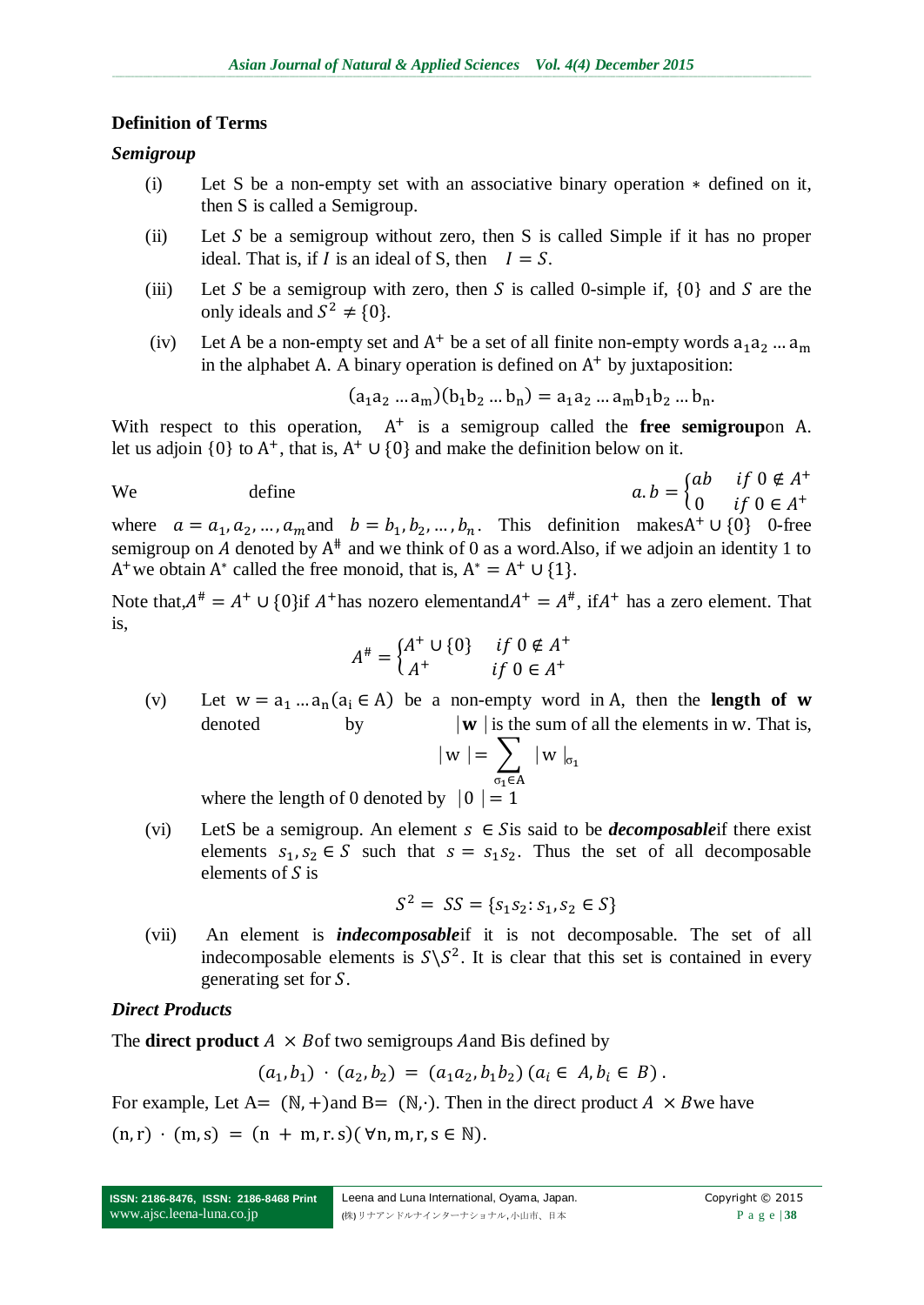The direct product is a convenient way of combining two semigroup operations. The new semigroup  $A \times B$  inherits the properties of both Aand B.

However, the direct product operation is associative on semigroups; that is, for all  $s_1, s_2, ..., s_n \in S$  and  $t_1, t_2, ..., t_n \in T$  we have

$$
(s_1, t_1). (s_2, t_2). (s_3, t_3) = [(s_1, t_1). (s_2, t_2)]. (s_3, t_3)
$$
  

$$
= (s_1s_2, t_1t_2). (s_3, t_3)
$$
  

$$
= (s_1s_2s_3, t_1t_2t_3)
$$
  

$$
= (s_1, t_1)(s_2s_3, t_2t_3)
$$

 $= (s_1, t_1) [(s_2, t_2), (s_3, t_3)].$ 

The **direct product**  $A^* \times B^*$  of two 0-free semigroup  $A^*$  and  $B^*$  is defined by

$$
(a_1 a_2 \dots a_n, \quad b_1 b_2 \dots b_n) \cup \{0\} = \{[(a_1, b_1)(a_2, b_2) \dots (a_n, b_n)] \cup \{0\}\}\
$$

$$
\in A^* \times B^* \forall (a_i \in A^+, b_i \in B^+).
$$

Note that, 0 must be in isolation from both  $A^+$  and  $B^+$ . Also, the direct product operation is associative for 0-free semigroup and can be illustrated as above respectively.

### *Languages*

(i) Let A be a finite alphabet, a **language**  $L$  on the set A is a subset of  $A^*$ . In other words, a language on A is a (finite or infinite) set of strings of A.

Let A be a finite alphabet, a **language**  $L^*$  on the set A is a subset of  $A^*$ . In other words, a language on Ais a (finite or infinite) set of strings of A. Note that  $L^* = L^+ \cup \{0\} = L^1 \cup L^2 \cup ... \cup \{0\} \forall L^1, L^2, ..., L^n \in L^+$ 

## *Regular Languages*

Let Abe a non-empty finite set. A language  $L \subseteq A^*$  on A is regular if it is empty or can be built up from elements of A by using concatenation and the operations  $+$  and  $*$ .

Binary natural numbers can be represented by  $1(0 + 1)^*$ . Note that any such number must start with a 1, followed by a string of 0's and 1's which may be null [4].  $1(0 + 1)^* = (1, 1(0 + 1), 1((0 + 1)(0 + 1)), 1((0 + 1)(0 + 1)(0 + 1)),$ 

Let Abe a non-empty finite set. A language  $L \subseteq A^*$  on Ais regular if it contains zero  $\{0\}$  or can be built up from elements of A by using concatenation.

## *Ideals of a Language*

A language L is called a left ideal if  $L = A^*L$ , similarly L is called a right ideal if  $L = LA^*$ .

Therefore, a language L is called an ideal if it is both left and right ideal. That is,  $L = A^*LA^*$ .

A language  $L \subseteq A^*$  is called a left ideal if  $L = A^*L$ , similarly Lis called a right ideal if  $L = LA^*$ .

Therefore, a language L is called an ideal if it is both left and right ideal. That is,  $L = A^{\#}LA^{\#}$ .

## *Prefix-Closed Language*

Let L be a language over an alphabet A. Then Lis **prefix-closed** if

 $(\forall u \in A^*, v \in A^+$ 

and L is closed under taking non-empty prefixes, or more succinctly  $+$ -prefix-closed, if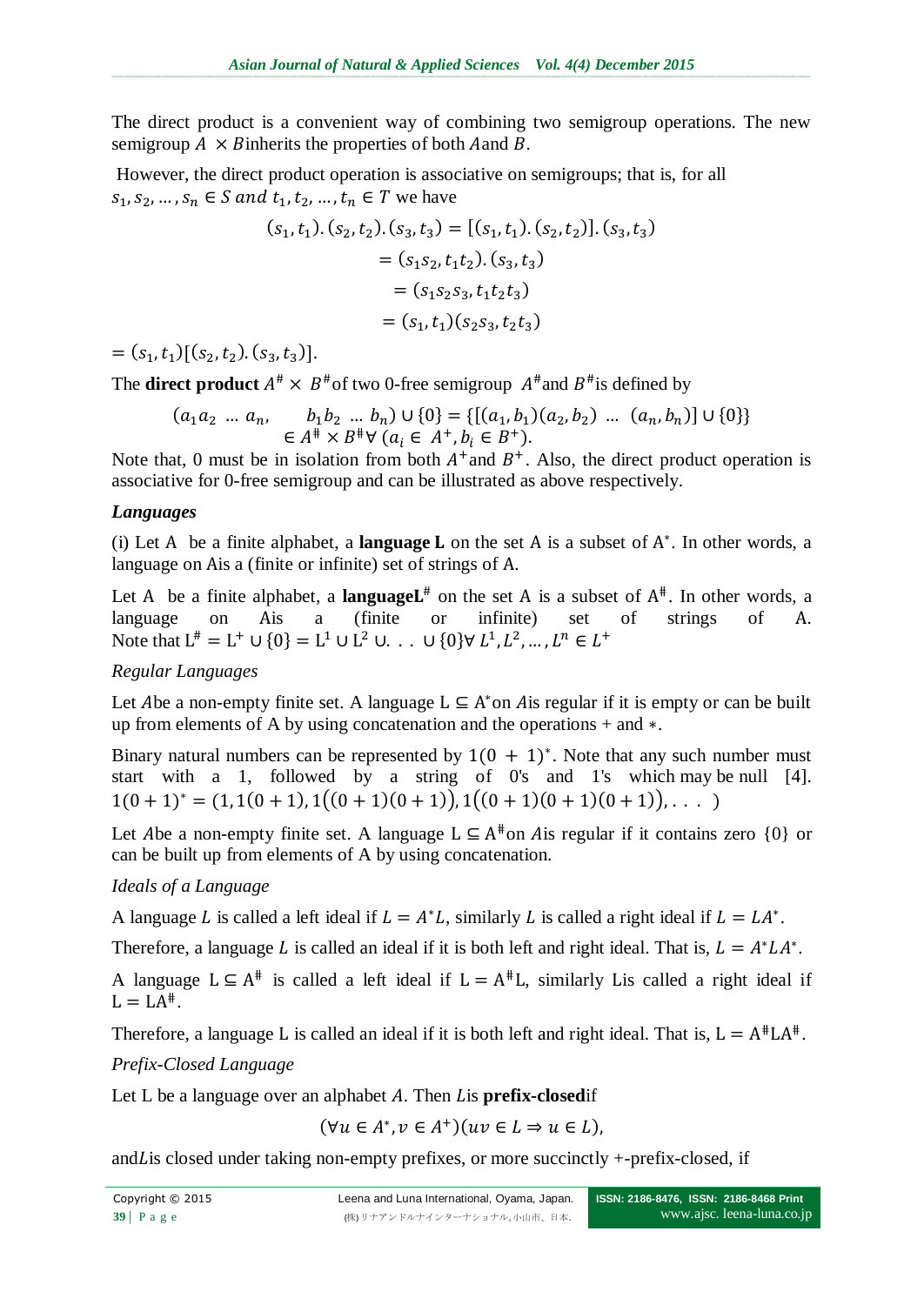$$
(\forall u \in A^+, v \in A^+)(uv \in L \Rightarrow u \in L).
$$

Where,  $A$  – an alphabet,  $A^+$  – non-empty words over A called the free semigroup.

# **Using**

Let Lbe a language over an alphabet Ain A<sup>#</sup>. Then Lis **prefix-closed**if

$$
(\forall u \in A^*, v \in A^*)(uv \in L \Rightarrow u \in L),
$$

and Lis closed under taking non-empty prefixes, or more succinctly  $+$ -prefix-closed, if

$$
(\forall u \in A^+, v \in A^+)(uv \in L \Rightarrow u \in L).
$$

Where,  $A$  – an alphabet,  $A^+$  – non-empty words over A called the free semigroup, and  $A^+$ the 0-free semigroup.

### **Grammar**

### A **Context free grammar (grammar)** *G* is a quadruple  $G = (N, T, P, S)$  where;

N is a non-terminal symbols, T is a set of terminals,  $P$  is a set of production rules and  $S$  is a start symbol. The rule is of the form  $if \alpha \to b$ , then  $\alpha \alpha \beta \Rightarrow \alpha b \beta$  where  $\alpha, \beta$  are in T. In n steps  $\stackrel{*}{\Rightarrow} \alpha_n$  where  $\stackrel{*}{\Rightarrow}$  impliesn – steps $L(G) = \{w \mid w \in T^* : s \implies w\}$ . Here  $T^*$  is a top terminal string.

Consider the grammar  $N = \{s\}$ ,  $T = \{a, b\}$ ,  $P = \{(1)S \rightarrow aSb, (2)S \rightarrow ab\}$ . The language generated by this grammar is as follows,

 $S \implies ab, ab \in L(G)$ ,  $S \implies aSb$  using rule (2) we have that,  $S \implies aabb$  where  $a^2b^2 \in L(G)$ .

Using rule (1) we have that  $S \implies aSb \implies aaSbb \implies aaabbb$  where  $a^3b^3$ 

Therefore, the language by this grammar will be of the form;  $L(G) = \{a^n b^n\}$ 

A language that recognizes the context free grammar is called a **Context free language**.

### *Automaton*

### (i) **Regular Expression And Automaton**

A regular expression is a shorthand form of describing a regular language.

Rules for conversion from regular expression to Automaton

A regular expression  $A \mid B$  "read as a regular expression  $A \text{ or } B$ " is

A  $\mathsf B\swarrow$ 

 $\blacktriangleright$ 

A

 $\triangleright$  A regular expression read AB "read as a regular expression Afollowed immediately by the expression B" we do this with generally three  $(3)$  states.

$$
\bigcirc\longrightarrow\hspace{-5pt}\bigcirc\overset{B}{\longrightarrow}\hspace{-5pt}\bigcirc\hspace{-5pt}\bigcirc
$$

This diagram has infinitely many strings of  $A's$ .

 $A^*$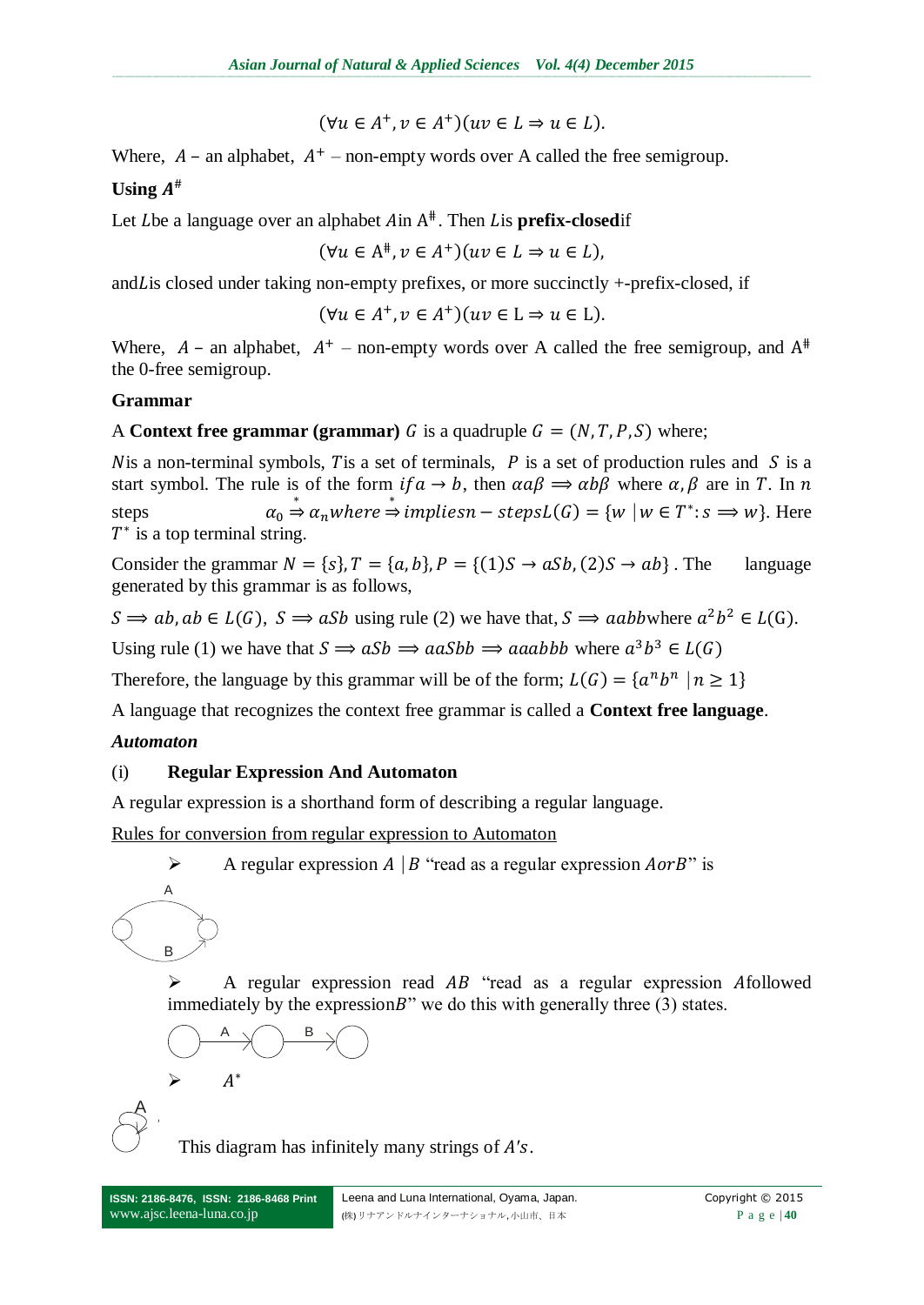$\triangleright$  The Conversion of the expression  $ab^*a$  to a finite state automaton, is as follows;



where  $q_0, q_1, q_2$  are the states of the automaton,  $q_0$  is the initial state, and  $q_2$  is the final state (or the accept state) of the automaton. The strings that are generated from this state diagram a re;  $(aa, aba, abba, abbba, abbbba, abbbbba, ...)$ 

(ii) An **Automaton**  $\mathcal{A}$  is a triple  $(Q, A, \delta)$ , where

Q is a finite set of states, A is a finite alphabet,  $\delta$  is a transition function  $(\delta_i)$ :

Note that the transition function can be interpreted as  $\delta: Q \times A \rightarrow Q \times A$ .

The state diagram has inputs:

$$
\textcircled{q_0} \xrightarrow[\text{Figure 2}]{\text{align}} \textcircled{q_1}
$$

where a | b tells us that " $a$ " is an input and "b" is an output. If we are in state  $q_0$  and read symbol  $a$ , we move to state  $q_1$  and output  $b$ .

That is,  $\delta(q_0, a) = (q_1, b)$ .

If we are in  $q_0$  and read a sequence  $\alpha_1 \alpha_2 \dots \alpha_n$  we output  $\beta_1 \beta_2 \dots \beta_n$  where

$$
\delta(q_{i-1},\alpha_i)=(q_i,\beta_i).
$$

Starting in state q and reading  $\alpha$  gives an endomorphism. Extending this to several states gives a homomorphism  $\emptyset: Q^+ \to End(A^*)$ . Then  $\Sigma(\mathcal{A}) \cong im(\emptyset)$  is the automaton semigroup.

(iii) **A Finite State Automaton** *M* is a 5-tuple ( $Q$ ,  $A$ ,  $\delta$ ,  $q_0$ ,  $F$ ), where,  $Q$  is a finite set of states, A is a finite set (alphabet) of input symbols,  $\delta: Q \times A \rightarrow Q$  is the transition function, where  $Q \times A$  is the arguments of  $\delta$  are state and alphabet symbol, and Q is the result and a state  $q_0 \in Q$ , is the start state, and  $F \subseteq Q$  is the set of accepting, or final states.

A language that accepts the finite state automaton is called a regular language and if otherwise it is non-regular.

## *Markov Semigroup*

- (i) A **semigroup Markov language** for *S* over *A* is a regular language *L*that does not contain the empty word, is +-prefix-closed, and contains a unique representative for every element of  $S$ .
- (ii) A **robust semigroup Markov language** for Sover A is a regular language Lthat does not contain the empty word, is +-prefix-closed, and contains a uniquerepresentative for every element of Ssuch that  $|w| = \lambda_A(\overline{w})$ .
- (iii) **The semigroup Sis** *Markov*(as a semigroup) if there exists a semigroup Markov language for S over an alphabet *A* representing some generating set for S.
- (iv) The **semigroup Sis stronglyMarkov**(as a semigroup) if, for every alphabet Arepresenting a generating set for  $S$ , there exists a robust semigroup Markov language for Sover A.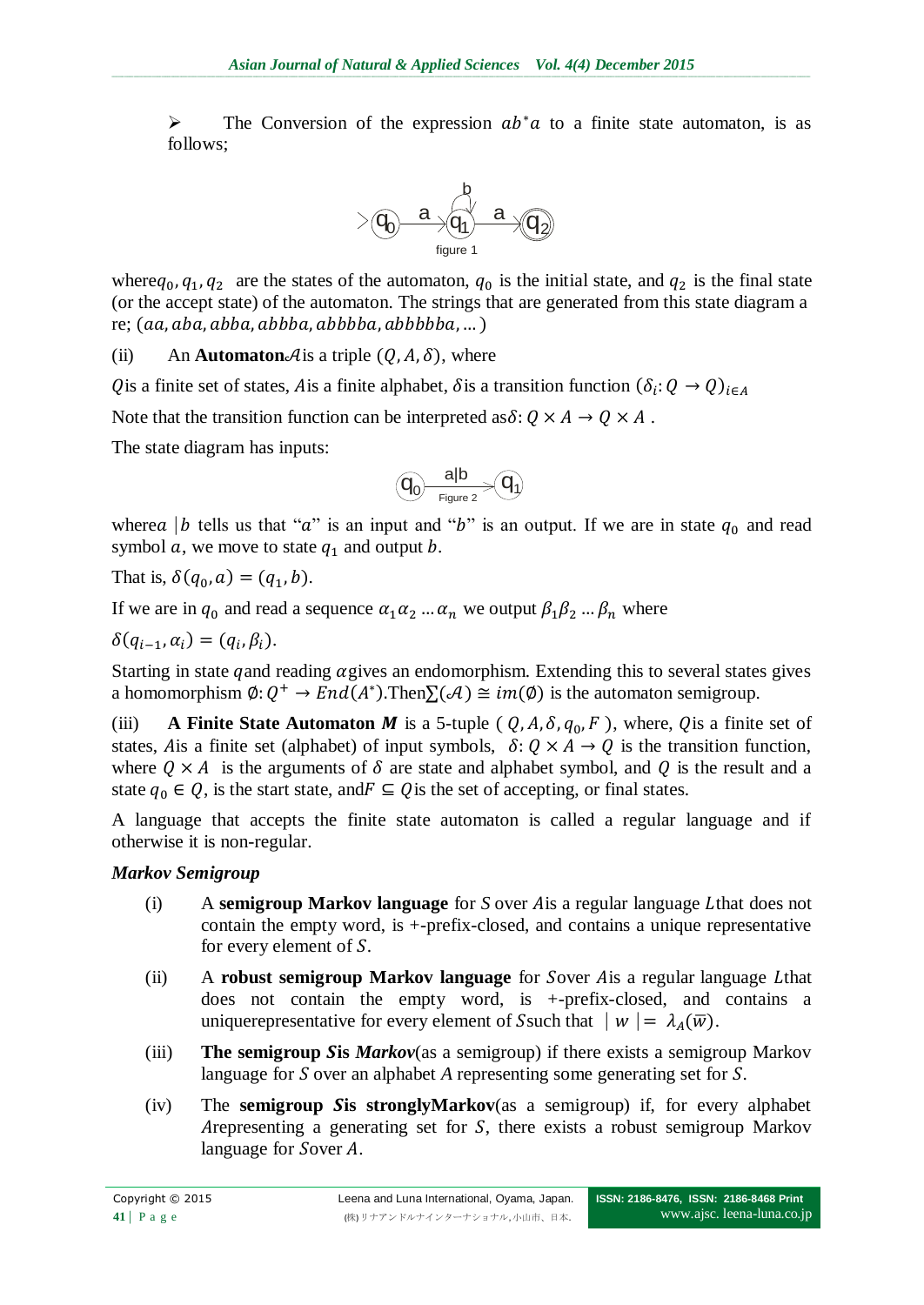#### *Semigroup Automaton*

The automaton  $A = (Q, A, \delta = (\delta_i: Q \to Q)_{i \in A})$ , where Q is the finite set of state, A is the finite alphabet and  $\delta_i$  is the transition functions.



The languages generated from figure 3 above are the subsets of  $A<sup>+</sup>$  that is, (ab, abab, abaa, ...), they are regular, and has unique representatives.

Consider the automaton  $A = (Q, A, \delta = (\delta_i$ :  $A)_{q\in Q}$ , where  $\rho_x$  is the production functions



A semigroup S is called an automaton semigroup if there exists an automaton  $\mathcal{A}$  such that  $S \cong (A).$ 

From figure 4 above, we have as follows;

 $\rho(q_0, a) \mapsto (q_2, b), \ \rho(q_2, b) \mapsto (q_0, b), \rho(q_0, b) \mapsto (q_2, a), \ \rho(q_2, b) \mapsto (q_0, b),$  $\rho(q_0, a) \mapsto (q_2, b), \quad \rho(q_2, a) \mapsto (q_1, b), \quad \rho(q_1, b) \mapsto (q_1, b), \quad \rho(q_1, a) \mapsto (q_0, a).$ Furthermore,

| Input:          | $a$               | $b$                 | $b$ | = abbb |         |     |            |
|-----------------|-------------------|---------------------|-----|--------|---------|-----|------------|
| State sequence: | $q_0q_2q_0q_2q_0$ | = $q_0q_2q_0q_2q_0$ |     |        |         |     |            |
| Output:         | $b$               | $b$                 | $a$ | $b$    | = bbab. |     |            |
| Also,           | $a$               | $a$                 | $b$ | $a$    | $b$     | $a$ | = aabababa |

State sequence:  $q_0q_2q_1q_1q_0q_2q_1$   $q_1$   $q_0$  =  $q_0q_2q_1q_1q_0q_2q_1q_1q_0$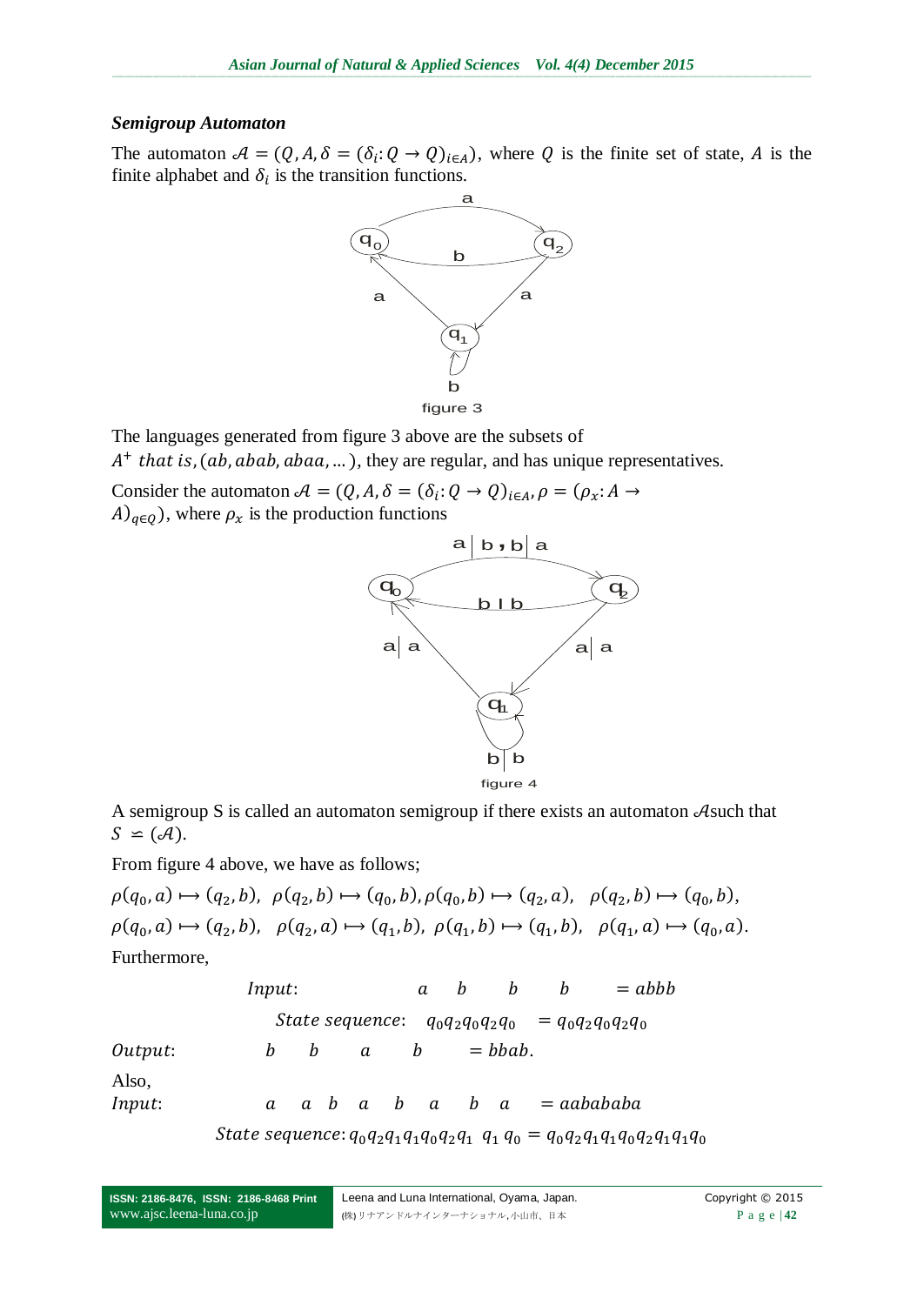Output:  $b \ a \ b \ a \ a \ a \ b \ a = babaaaba$ .

For clarity sake, from figure 4 above, we can also see the associative property (moving through albitrom  $q_0$ ) as follows;

Input:  $\overline{a}$  $\alpha$  $\alpha$  $\boldsymbol{a}$  $\boldsymbol{a}$  $\alpha$  $\boldsymbol{a}$  $a ... = aaaaaaaa...$ State sequence:  $q_0q_2q_1 q_0q_2q_1q_0 q_2 \ldots = q_0q_2q_1q_0q_2q_1q_0q_2 \ldots$ Output:  $b \ a \ a \ b \ a \ a \ b \ a \ ... = baabaaba...$ And moving through *b*|a from  $q_0$  we have;  $Input:$   $b \ a \ a \ b \ a \ a \ b \ a \ ... = baabaaba \ ...$ State sequence:  $q_0q_2q_1 q_0q_2q_1q_0 q_2 \dots = q_0q_2q_1q_0q_2q_1q_0q_2 \dots$ 

.

**SECTION 3**

## **Construction Of 0-Free Semigroup.**

The properties of 0-free semigroup  $A^*$  are;

- $\mathbf{\hat{B}}$  It's a regular language with the adjoined zero as a word that is  $L^{\#} = (L^+ \cup \{0\} \subseteq A^{\#})$
- $\triangleleft$  It is +-prefix-closed and
- It has a unique representation.

# **Proposition 3.1**

The 0-free semigroup $A^{\#}$ , contains a regular language.

Proof

Let A be a non-empty alphabet and L a language on the alphabet A. Suppose that,  $A^*$  contains a language  $L^{\#}$ , then it follows that, for any element  $a, b \in A$  we have that  $L^{\#} = L^+$  $(a, b, ab, bab, ...) \cup \{0\}$  are elements of  $A^*$  noting that the zero in  $A^*$  is in isolation from  $A^+$  (that is  $A^+$  and {0} are disjoint elements of  $A^+$  and that  $(A^+)^2 \neq \{0\}$ . As a matter of fact  $A^{\#} = \{0\} \cup A^{i}$  ( $\forall i = 1, 2, 3, \dots n \in \mathbb{N}$ ) this implies that A  $^{\#}$  – {0}  $\cup$  4<sup>i</sup> – {0}  $\cup$  4<sup>1</sup>  $A^2$ . These elements built from A must be languages in  $A^{\#}$  since  $L^{\#} \subseteq A^{\#}$  which are finite or infinite set of strings of A. Hence  $L^{\#}$  is a language in  $A^{\#}$ .

Furthermore, suppose that  $L^{\#}$  is regular in  $A^{\#}$ , then it follows that it contains the word {0} or can be built up from A by concatenation. Hence  $A^{\#}$  contains a regular language  $L^{\#}$ . Clearly, any language that is recognized by the given expression  $L^* = (L^+ \cup \{0\} \subseteq A^*$  regular.

 $\Box$ 

# **Proposition 3.2**

A 0-free semigroup $A^*$  has a unique representative.

Proof

Since  $A^{\#}$  contains a regular language  $L^{\#}$  from prop. 3.1. it suffice to show that  $A^{\#}$  has a unique representation over A representing the generating set. We write  $A^{\#}$  in the form  $A^+ \cup \{0\}$  where 0 represent the adjoined zero and it must be in isolation from  $A^+$ . Also, no product of the elements of  $A^+$  is equals the adjoined zero. Suppose abis a word in  $L^{\#}$  with  $ab = a0b$  then a0 and b represent the zero of  $A<sup>+</sup>$  which contradicts the unique representative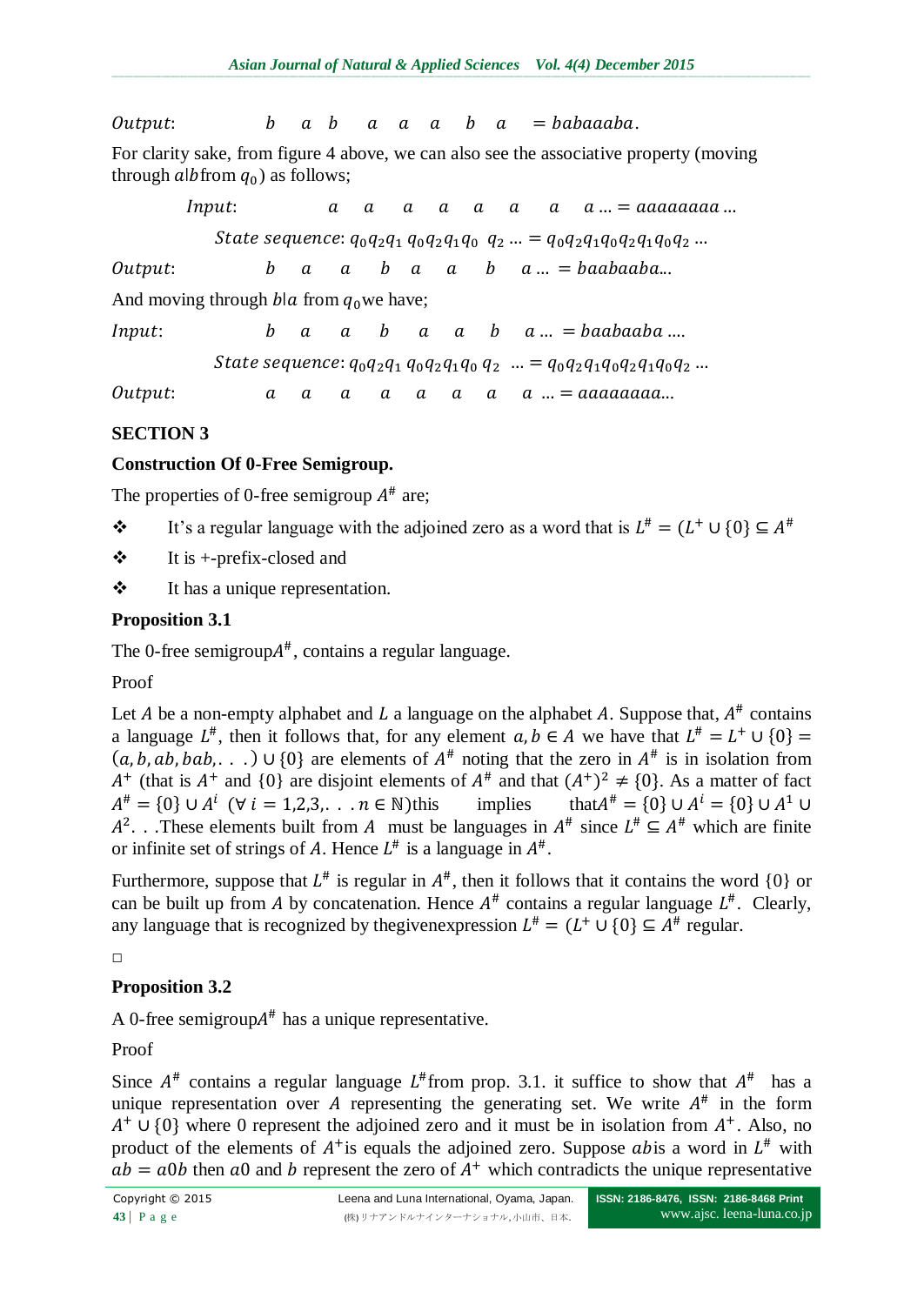in  $L^*$ . But the word ab can only contain a single symbol 0 which must be the unique shortest word over  $A^{\#}$ . Hence  $A^{\#}$  contains a unique representative.

## **Proposition 3.3**

 $A^{\#}$ is +-prefix-closed.

Proof

Since  $L^{\#}$  is a regular language in  $A^{\#}$ . Then  $L^{\#} = L^+ \cup \{0\}$ . For all  $a \in A^{\#}$  and  $b \in L^+$ , then  $L^{\#}$  is prefix-closed since  $ab \in L^{\#}$  which implies that  $a \in L^{\#}$  is a prefix of ab. Also  $L^{\#}$  is prefix-closed if it is recognized by a finite state automaton in which every state is an accept state [2]. Then from 3.2 above, it follows that  $L^* = L^+ - \{a0\}$  is +-prefix-closed.  $\Box$ 

## **CONSTRUCTION OF MARKOV 0-SIMPLE SEMIGROUP**

## **0-Simple Semigroup Automaton**

Let  $A = \{a, b\}^{\#}$  then we have the automaton





The languages that can be recognized by this automaton are the Languages  $\{0\}$  that has thesin glesymbol 0 and the free semigroup  $A^+$ , that is,  $(ab, abab, aaa, aaba, aabba, \dots)$ . From figur e 5 above, the automaton  $A$  is finite, it contains the word  $\{0\}$  with the single symbol 0, it is +-prefix-closed, it has a unique representatives and specifically has a start and end state. The transition function is such that,  $Q \times A \rightarrow Q$ . That is,

 $\delta(q_0, a) \rightarrow q_2, \quad \delta(q_2, b) \rightarrow q_0,$  $\delta(q_0, a) \rightarrow q_2$ ,  $\delta(q_2, a) \rightarrow q_1$  and  $\delta(q_1, a) \rightarrow q_0$ .

## **Proposition 4.2**

A 0-simple semigroup is Markov.

Proof.

Let S be a 0-simple semigroup and L be a 0-simple Markov language for S with respect to the finite alphabet A representing the generating set S, where L is of the form  $L \cup \{0\}$  which is a Markov language for  $L$ .

Consider a deterministic finite state automaton  $A$  with an initial state and every state an accept state, but at this point, we emphasize more on the languages that terminates at  $q_0$ . This automaton  $A$  must be of the form (as shown) in figure 5 above with every state an accept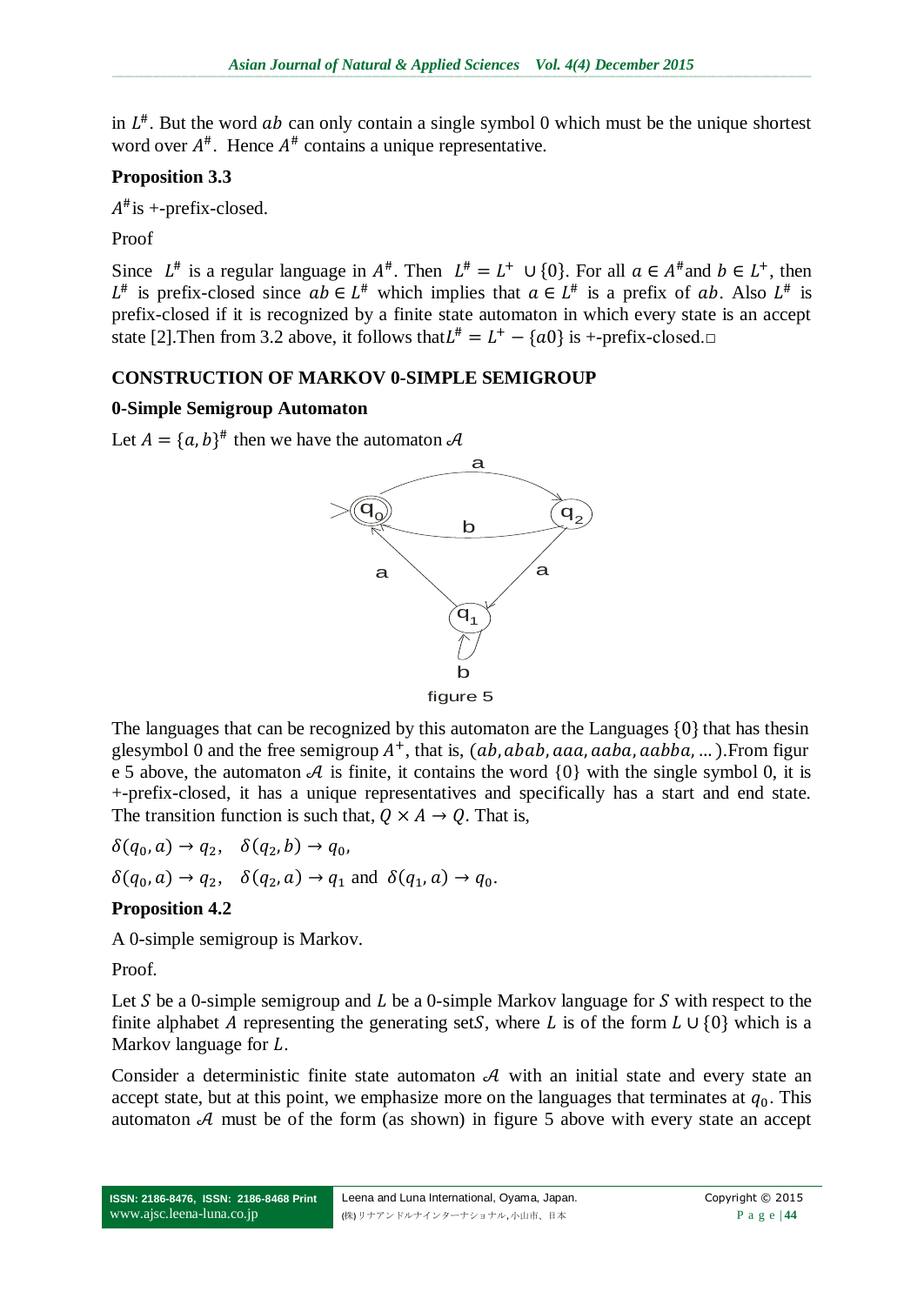state. Let  $q_0 \in Q$  be an initial state of A, then we obtain a unique representation  $\delta(q_0, a) \mapsto$  $q_2$  and  $\delta(q_2, b) \mapsto q_0$ ,

 $\delta(q_0, a) \mapsto q_2$ ,  $\delta(q_2, a) \mapsto q_1$  and  $\delta(q_1, a) \mapsto q_0$ . Where  $q_0, q_1, q_2 \in Q$  the set of state,  $a, b \in A$  the generating set,  $\delta$  is the transition function that maps one state to the other through any given path say a or b respectively and ( $\{0\}$ , ab, aaa, ...) are the languages of A generated by the generating set A for S. Since any language accepted or recognized by  $A$ is regular, then L is a regularlanguage for S and is Markov noting that the automaton  $A$  has all of its states as an accept state with unique representatives.

Let S be an ideal, then  $S^2 = S$  which by definition must be in isolation from {0} as there is no two elements of S that is equals zero, hence  $S^2 \neq \{0\}$ . Since the initial state of A is also an accept state then it contains the word  $\{0\}$  which is an ideal of S. If there exist a zero which is not a prefix of any word  $w \in L$  then we have that  $w = w_1 0 w_2 = \{0\}$  is a unique word in L that is recognized by A, and is regular, also w and  $w_1$  of represents the ideal  $\{0\}$  of S. Furthermore, let  $w_1, w_2 \in L$  be the left and right ideals generated by A for S, then for nonzero elements  $a, b \in A$  we have that  $b =$ 

 $w_1 a w_2$  is a regular language for S and so  $w_1 a$  is a prefix of b.

Suppose that  $L' = (L - \{0\})$ , then L' is a regular language, is +-prefix closed and it maps bijectively onto S. Notice that  $L' \subseteq A^+$  and is Markov, hence there exists a 0-

simpleMarkov language for S over A since L is a regular language, is  $+$ -

prefix closed, has a uniquerepresentative and contains the word  $\{0\}$ . Therefore, S is Markov.  $\Box$ 

## **Proposition 4.3**

A 0-simple semigroup is strongly markov.

Proof,

It follows from 4.2 above. Suppose S is strongly Markov and let L be a language in S. Then it follows that there exists a deterministic finite state automaton  $A$  with the initial and final stat eat  $q_0$  and every other states being an accept state recognizes the language that contains the w ord with a single symbol 0, hence  $L$  is a regular language which is also Markov.

Furthermore, there exist a robustly Markov language  $L$  such that, the length of the shortestdist ance over A representing  $\overline{w}$  denoted by  $|w| = \lambda_A(\overline{w})$ 

 $\theta$  as a symbol which is regularand is robustly Markov with respect to an alphabet A represe nting a generating set for S. Since the generating set for S must be of the form  $A \cup$ 

 $\{0\}$ , where 0 represent the adjoinedsymbol. Hence S is strongly markov, since there is an exi stence of robust Markov language.  $□$ 

## **The properties obtained as a result of the construction of markov 0-simple semigroup**

- It contains regular languages.
- $\mathbf{\hat{P}}$  It contains the word {0}, since the initial and final state of A are the same.
- $\triangleleft$  It is +-prefix-closed.
- It contains unique representatives.

# **Proposition 4.5**

Let S be a Markov 0-simple semigroup, then

1. It contains the word  $\{0\}$ . Since the initial and final state of A are the same.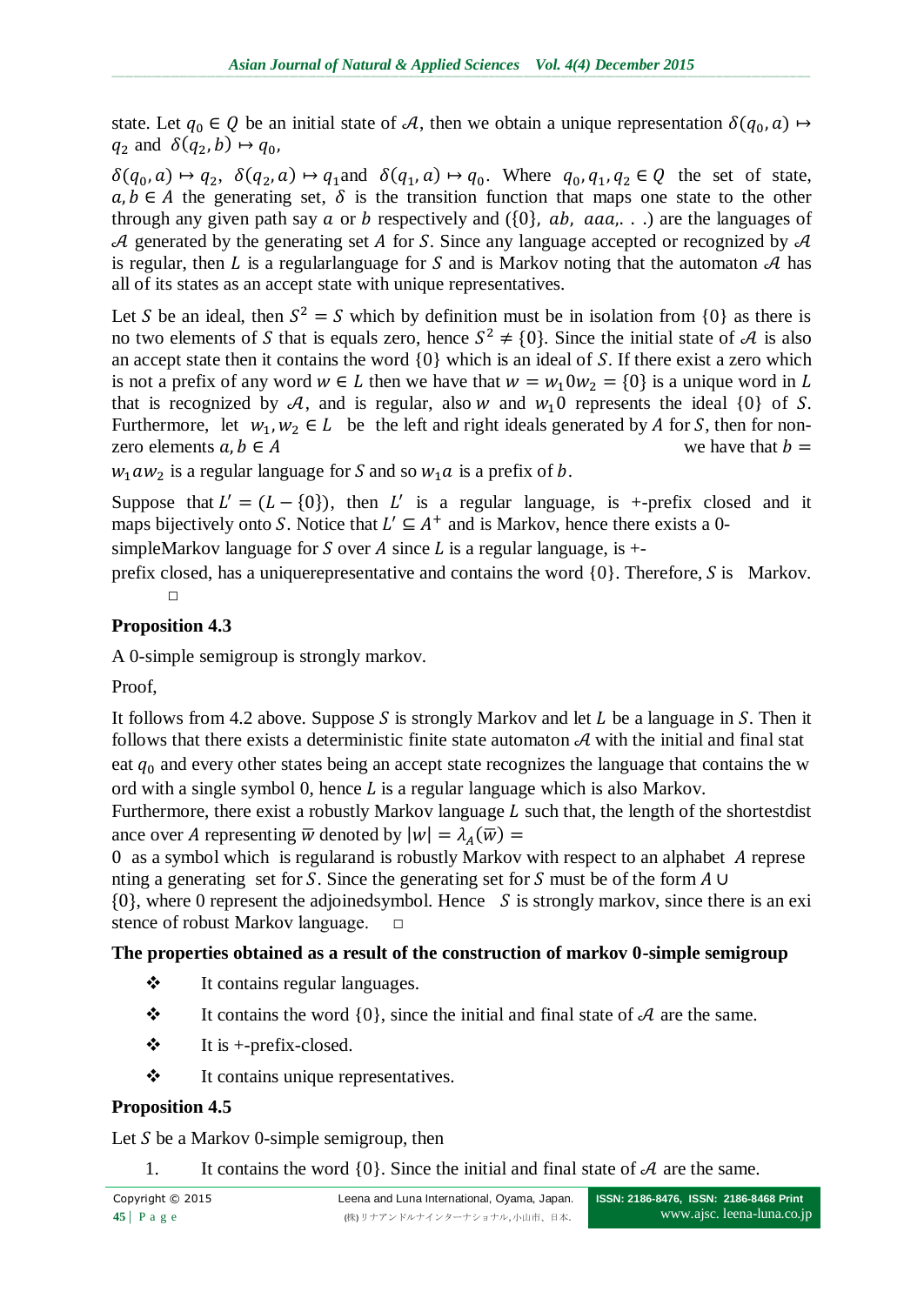- 2. The generated languages are regular.
- 3. It is +-prefix-closed.
- 4. It contains a unique representative.

### Proof;

(1) Let A be an alphabet representing a generating set for 0-simple semigroup S. Let  $A$  be a deterministic finite state automaton which has an initial state  $q_0$  and every state being an accept state, then there exists a new word  $\{0\} \notin A$  representing the zero in 0-simple semigroup S, that is. Hence S contains the word  $\{0\}$ .

(2) Suppose  $L$  is 0-

simple semigroup Markov language for S with respect to the generating set A which is of the f orm  $L \cup \{0\}$ . Then L is regular since the languages generated are recognized by  $\mathcal{A}$ .

(3) Let  $w \in L$ , then there exists  $\{0\}$  in Lwhich is not a prefix of any word w then we have that  $w = w_1 0 w_2 = \{0\}$  is a unique word in L that is recognized by A, is a regular language, also w and  $w_1$ 0 represents an ideal of  $S \neq \{0\}$ . Let  $w_1, w_2 \in$ 

L be the left and right ideals generatedby A for S, then for non-zero elements  $a, b \in$ A we have that  $b = w_1 a w_2$  is a regular language for S and so  $w_1 a$  is a prefix of b.

Suppose that  $L' = (L - \{0\})$ , then L' is +-prefix closed and it maps bijectively unto S.

Noticethat  $L' \subseteq A^+$ . Hence  $L'$  is +-prefix closed.

Finally, (4) follows from (3) above, since  $L' \subseteq A^+$  then we have the unique representative for every element of  $S$  as follows;

 $\delta(q_0, a) \mapsto q_2$  and  $\delta(q_2, b) \mapsto q_0$ ,

 $\delta(q_0, a) \mapsto q_2, \delta(q_2, a) \mapsto q_1$  and  $\delta(q_1, a) \mapsto q_0$ .

where  $q_0, q_1, q_2 \in Q$  the set of state,  $a, b \in A$  the generating set,  $\delta$  is the transition function that maps one state to the other through any given path say  $a$  or  $b$  respectively and  $(ab,$ aaa,...) are the languages of A generated by the generating set A for S. Since any language accepted or recognized by  $\mathcal A$  is regular, then there exist a regularlanguage  $L$  for  $S$  and is Markov nothing that the automaton  $A$  has all of its states as an accept state with unique representatives. **□**

## **SECTION 5.**

**Theorem 4.1** Let S be a Markov 0-simple semigroup and let T be finite 0-simple semigroup. Then  $S \times T$  is a Markov 0-simple semigroup if and only if it is finitely generated.

Proof;

Suppose that  $S \times T$  is a Markov 0-simple semigroup, let L be a language in  $(S \times T)$  with respect to the finite alphabets A and B representing the generating sets for S which must be of the form  $(A \times B)$  U {0} where 0 is the adjoined zero.

Assume that,  $S^2 \neq S$  so that S has an indecomposable elements. But the infinitely many element  $(s, t)$   $(t \in T)$  is indecomposable in  $S \times T$  and hence it belongs to every generating set for  $S \times T$  which contradicts the fact that  $S \times T$  is finitely generated. Hence  $S^2 = S$  and similarly,  $T^2 = T$  therefore  $S \times T$  is finitely generated. With these properties we have that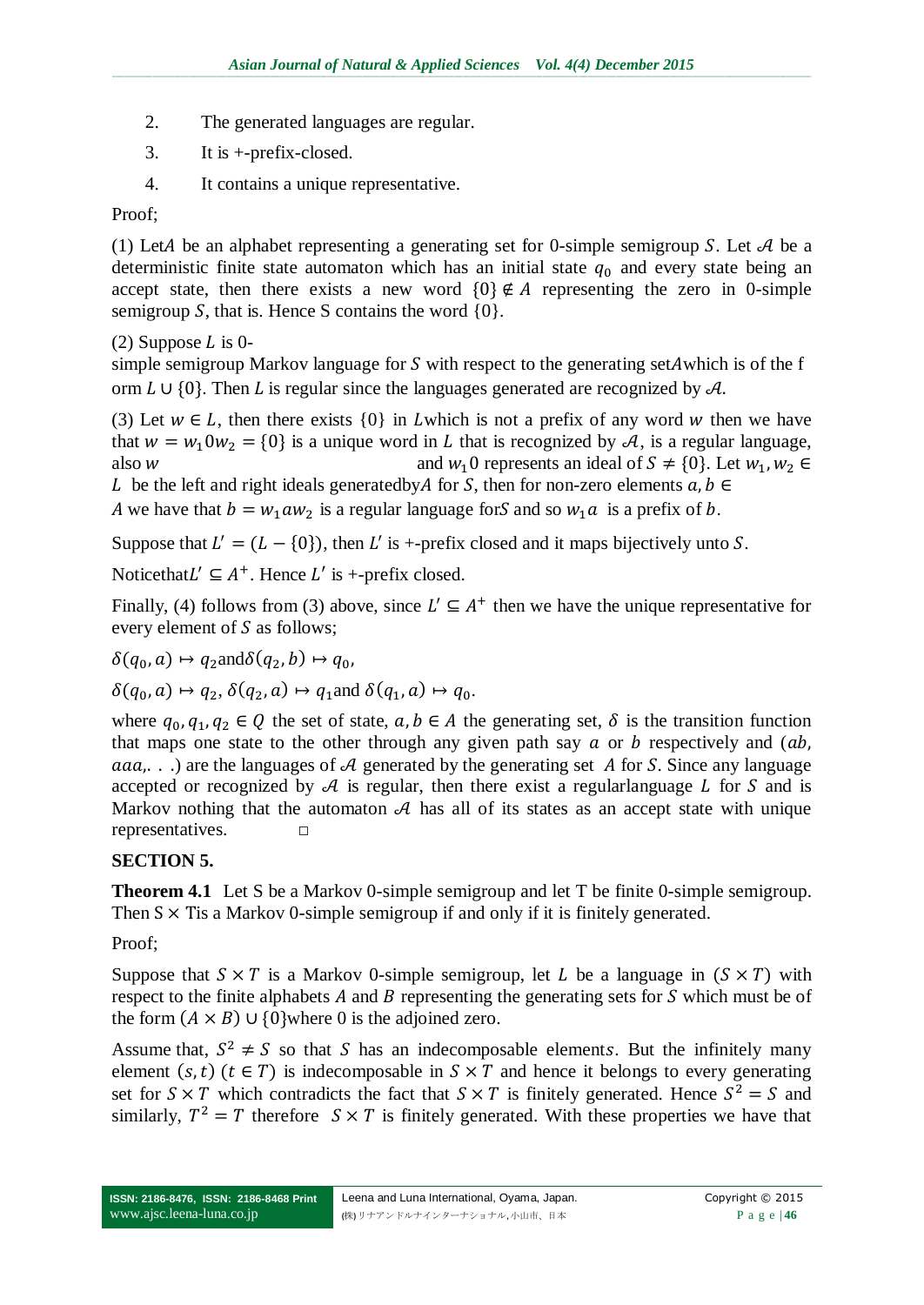$(S \times T)^2 = S \times T$ . The converse is also true; if  $(S \times T)^2 = S \times T$  then  $S^2 = S$  and also  $T^2 = T$ , since S and T are the homomorphic images of  $S \times T$ .

Let  $A = \{a_i : i \in I\} \cup \{0\}$  and  $B = \{b_i : j \in J\} \cup \{0\}$  be generating sets for S and respectively, choose  $s_i \in S$ ,  $t_i \in T$   $(i \in I, j \in J)$  $(i, j = 1, 2, ..., n)$  and the functions

$$
\alpha: I \to I \text{ and } \beta: J \to J
$$

With  $a_i = a_{\alpha(i)} s_i \ \forall \ i \in I$  and  $b_i = b_{\beta(i)} t_i \ \forall \ j \in J$  then the set

$$
(A \cup \{s_i : i \in I\}) \times (B \cup \{t_j : j \in J\}) \cup \{0\} --- --- (1)
$$

generates  $(S \times T)$ .

That is, let  $s = \sigma_1 \sigma_2 ... \sigma_n$  and  $= \rho_1 \rho_2 ... \rho_n$ , then S and T are written as the products of n elements from  $(A \cup \{s_i : i \in I\}) \cup \{0\}$  and  $(B \cup \{t_i : j \in J\}) \cup \{0\}$  respectively.

Then we can write  $(s, t)$  as product of elements from equation (1) above as

$$
(s, t) = (\sigma_1, \rho_1)(\sigma_2, \rho_2) \dots (\sigma_n, \rho_n) \cup \{0\}.
$$

Clearly, the length of A and B are equal, that is,  $|A| = |B|$ .

Hence  $(s, t)$  is finitely generated. Furthermore, from proposition 3.4 we obtain that  $(S \times T)$  is markov 0-simple since there is an existence of 0-simple semigroup Markov language  $L$  (that is,  $(S \times T)$  is a regular language and  $L' = L - \{0\}$  is +-prefix-closed and maps onto bijectively). Also, if B is a finite alphabet in bijection with T, and  $T^2 = T$  then it follows that  $T^n = T \forall n \in \mathbb{N}$  which implies that  $T^3 = T^2$ .  $T = T$ .  $T = T$  and similarly,  $S^3 = S^2$ .  $S.S = S$ . Therefore,  $(S \times T)$  is markov 0-simple semigroup and is finitely generated. □

### **CONCLUSION**

The markov 0-simple semigroup S has proven that by the introduction of a word  $\{0\}$  with a symbol 0 to the existing markov semigroup [2] we can generate a markov 0-simple semigroup. Hence a 0-simple semigroup is markov. Also, by the introduction of the robustly Markovlanguage to  $S$ , we obtained that a 0-simple semigroup is strongly markov. Furthermore, two Markov 0-simple semigroups Sand T, produces the direct product  $(S \times T)$ that is markov 0-simple. Hence if S is a Markov 0-simple semigroup and T is finite then, weobserve that  $(S \times T)$  is a markov 0-simple semigroup if and only if it is finitely generated.